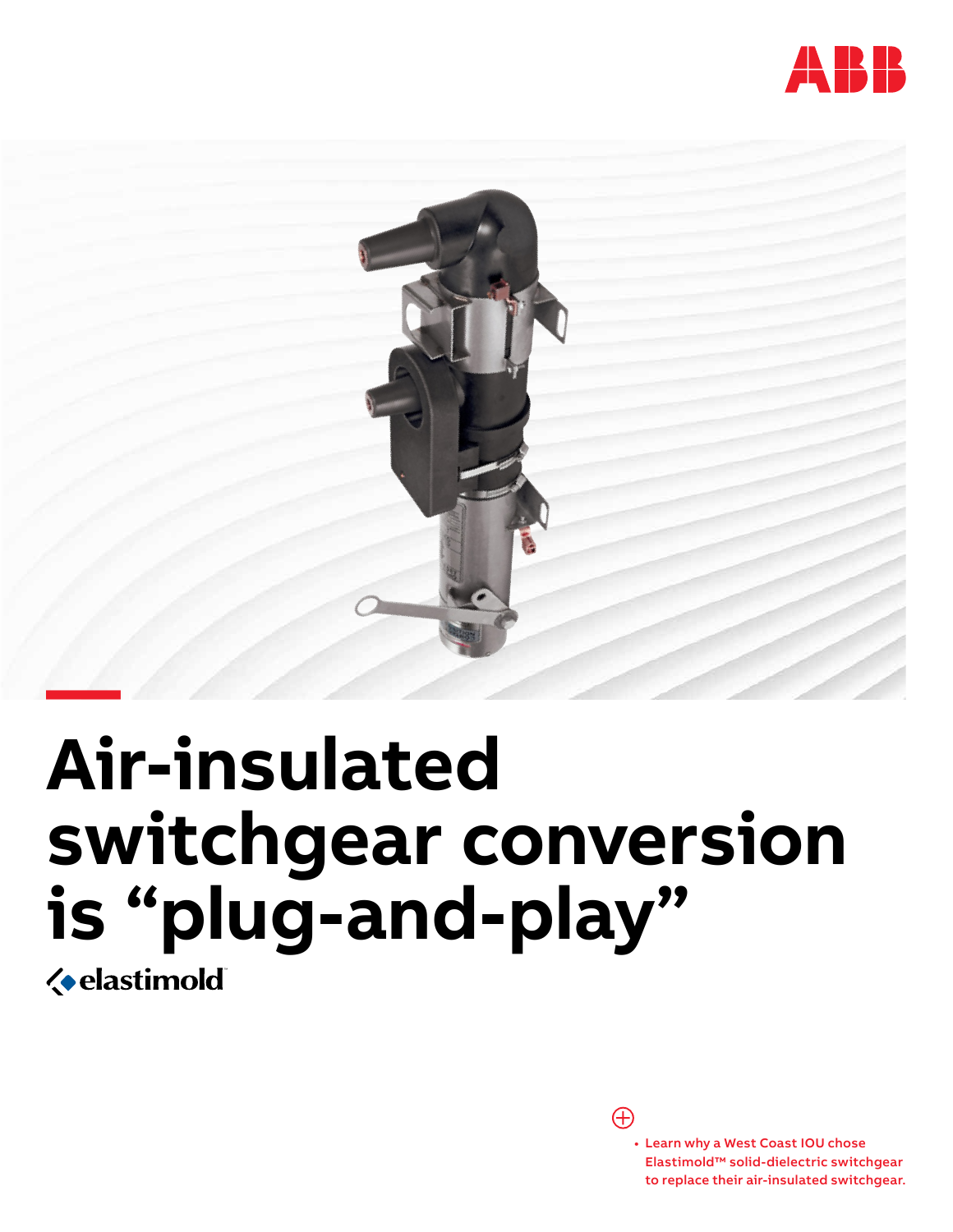## **Case study** Air-insulated switchgear conversion is "plug-and-play"

Elastimold™ molded vacuum interrupters (MVIs) provided a dead-front and shielded solution that does not rely on oil, gas or air for insulation or interruption, resulting in long-life, maintenance-free\* operation.

#### **Background**

A large, West Coast investor-owned utility made the decision to transition from their use of airinsulated, live-front, fusible switchgear in certain applications to solid-dielectric, dead-front switchgear with re-settable vacuum fault interrupters. Motivation for the change was primarily centered around the safety attributes associated with dead-front switchgear construction and the containment of any arcing activity associated with current interruption to within an encapsulated vacuum interrupter bottle.

The customer requested that the physical layout of the replacement switchgear offer a "plug-and-play" installation. Such a solution would save on retrofit costs and minimize outage durations under routine and emergency replacement conditions.

Having had some experience with Elastimold molded vacuum switchgear in both padmount and vault-type installations, the utility was comfortable with the technology and appreciated the modularity of the components. They expressed

confidence that the Elastimold modular concept could be used to achieve designs to match their plug-and-play goal over any other possible solution on the market.

During initial meetings between the utility and the ABB sales agent, the challenge to design a replacement for an existing double-side access padmount switchgear unit containing three airinsulated power fuse mountings was identified.

Ideally, the solution would:

- Incorporate an enclosure compatible with the existing switchgear pad
- Match the existing cable projection locations
- Locate bushing heights to allow re-termination of the existing cables without the need to splice or pull new cable
- Offer the ability to pull and park the cables on stand-off bushings
- Duplicate the existing protection time current characteristics (TCC)
- Provide a single part number to retrofit both 15 and 25 kV installations

\* Elastimold switchgear is considered maintenance-free because its enclosed arc-dampening chamber contains no oil or gas to monitor or maintain.



**retrofit costs and minimize outage durations**



**—**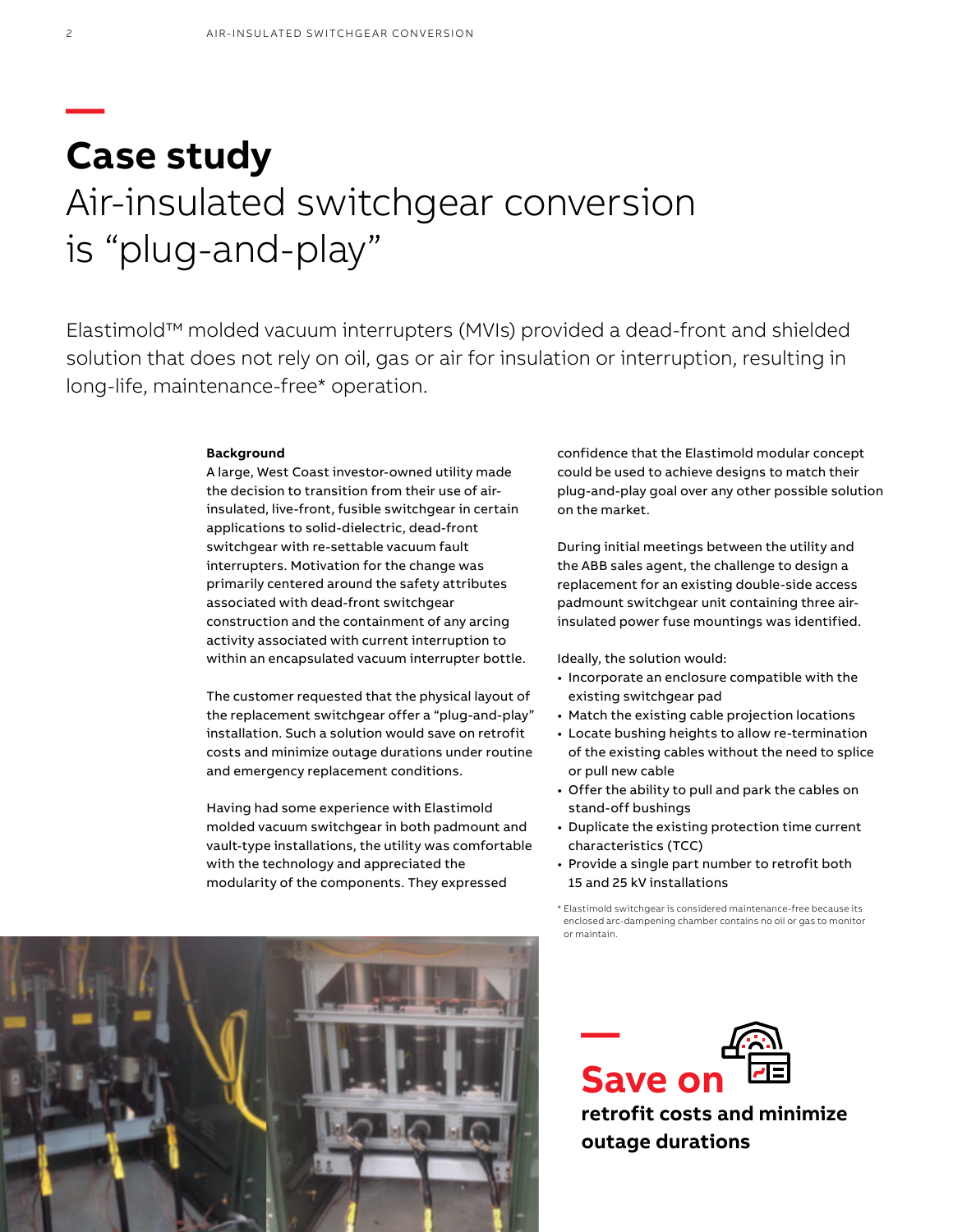





**—The Elastimold modular concept could be used to achieve designs to match their** 

02



03

### **plug-and-play goal over any other possible solution on the market**

— 01 Prototype as received — 02 Design optimization in progress — 03 Parking stand placement

### **Solution**

After much collaboration between the utility's standards team and ABB sales, product engineering and application engineering, a design approach was determined. A prototype unit was manufactured and shipped to the customer for evaluation and design refinement.

The prototype was equipped with three singlephase Elastimold™ MVIs with an Elastimold type 380 self-powered, programmable, electronic overcurrent control (figure 1). The control was loaded with a library of standard fuse and relay TCC curves, including curves that emulated the existing power fuses. The design included the ability to adjust the MVI positions both horizontally and vertically to match the existing cable termination heights and spacing, as well as front to back for the best alignment over the existing cable conduits. The switchgear enclosure was sized to fit over the 25 kV standard conduit layouts while not exceeding the 15 kV pad dimensions.

The customer laid out their existing 15 and 25 kV pad dimensions and conduit locations on a single pallet to help visualize the requirements and reveal where leeway might exist. With the switchgear placed on the pallet, it became apparent that a smaller cabinet would fit better on the 15 kV pads while still allowing coverage of the 25 kV conduits. Additionally, it was clear that existing cable termination heights would be better matched with the MVIs rotated 180° from the prototype orientation (figure 2). Other minor details such as parking stand placement (figure 3) and grounding provisions were worked out as well.